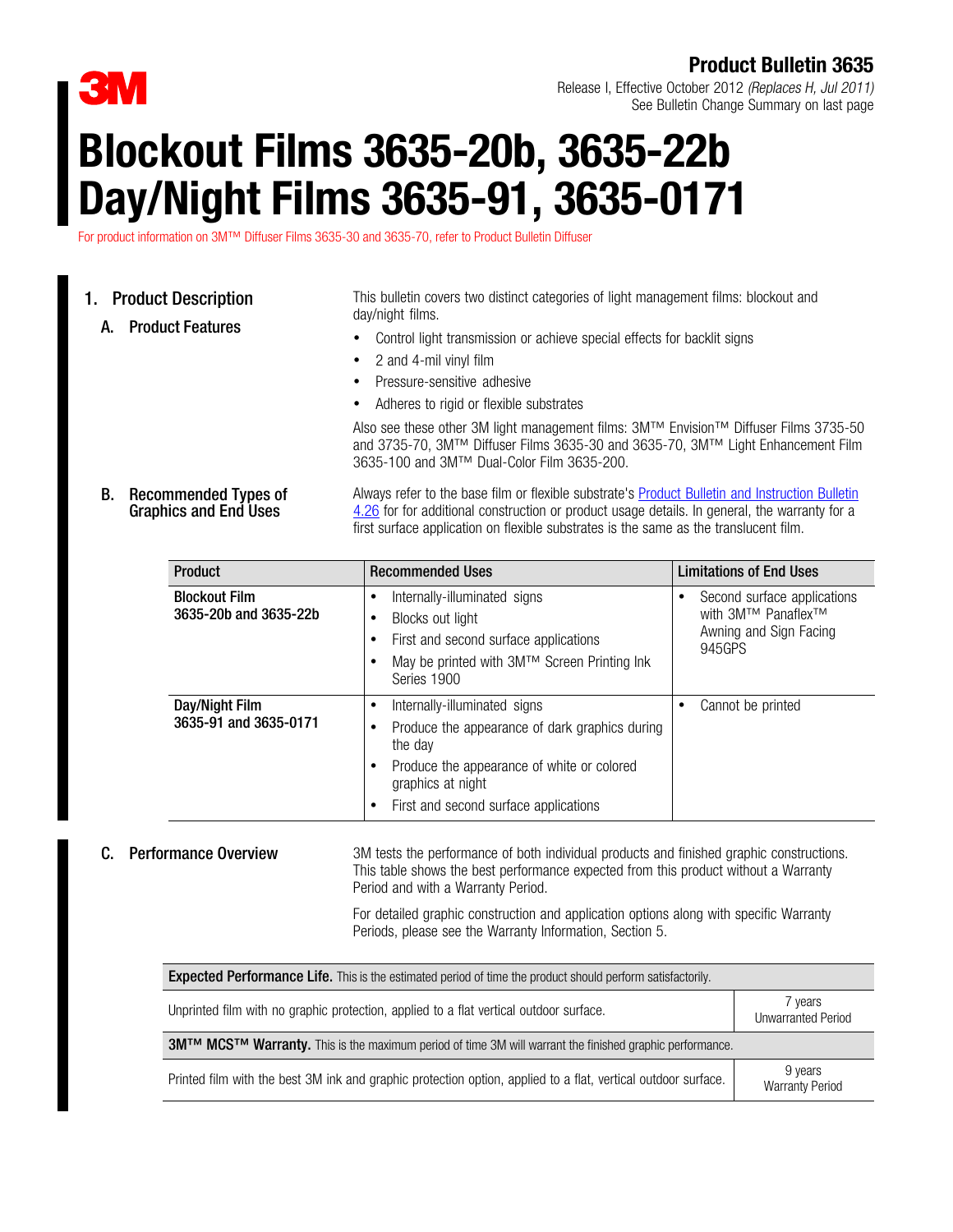- 2. Compatible Products for Blockout Film 3635-20b and 3635-22b ONLY
- Note: Only films 3635-20b and 3635-22b can be printed or have an overlaminate applied directly to them.

These are typical values for unprocessed product; processing may change the values.

- 3M™ Screen Printing Ink Series 1900 (opaque inks only)
- 3M™ Scotchcal™ Gloss Overlaminate 3640GPS
- 3M™ Scotchcal™ Matte Overlaminate 3642GPS

Contact your 3M representative for a custom specification.

3. Physical and Application **Characteristics** 

A. Physical **Characteristics** 

|                       | Value                                                                                                                            |                                                                                    |  |  |  |
|-----------------------|----------------------------------------------------------------------------------------------------------------------------------|------------------------------------------------------------------------------------|--|--|--|
| <b>Characteristic</b> | <b>Blockout Film</b><br>3635-20b and 3635-22b                                                                                    | Day/Night Film<br>3635-91 and 3635-0171                                            |  |  |  |
| Film description      | 3635-20b: Uniformly white on face<br>side with a matte surface<br>3635-22b: Uniformly black on face<br>side with a matte surface | 3635-91: Greenish gray color<br>3635-0171: Charcoal gray color                     |  |  |  |
| Light transmission    | Less than 1%, typical                                                                                                            | 3635-91: 47%, typical<br>3635-0171: 8.3%, typical                                  |  |  |  |
| Thickness             | <b>Without adhesive:</b> 4 mil (0.10 mm)<br>With adhesive: $5 \text{ mil} (0.13 \text{ mm})$                                     | <b>Without adhesive:</b> 2 mil (0.05mm)<br>With adhesive: 3-4 mil (0.08 - 0.10 mm) |  |  |  |
| Adhesive type         | Pressure sensitive                                                                                                               |                                                                                    |  |  |  |
| Adhesive color        | Clear                                                                                                                            |                                                                                    |  |  |  |
| I iner                | White kraft paper                                                                                                                |                                                                                    |  |  |  |
| Tensile strength      | 5 pounds/inch at 73°F (0.9 kg/cm at 23°C)                                                                                        |                                                                                    |  |  |  |
| Chemical resistance   | Resists mild alkalis, mild acids, and salt; excellent resistance to water (but not<br><i>immersion</i> )                         |                                                                                    |  |  |  |
| Characteristic        |                                                                                                                                  | Value                                                                              |  |  |  |

### B. Application **Characteristics**

| <b>Characteristic</b>                  | Value                                                                                                                                                                                                     |  |
|----------------------------------------|-----------------------------------------------------------------------------------------------------------------------------------------------------------------------------------------------------------|--|
| Finished graphic                       | <b>Surface type: Flat</b>                                                                                                                                                                                 |  |
| application<br>recommendation          | <b>Substrate type:</b> 3M™ Panaflex <sup>™</sup> Awning and Sign Facing 945GPS,<br>3M™ Panagraphics™ III Flexible Substrate, acrylic, polycarbonate, PETG<br>(glycol-modified polyethylene terephthalate) |  |
|                                        | <b>Application method:</b> Wet or dry                                                                                                                                                                     |  |
|                                        | Application temperature (air and substrate): 60°F (16°C) minimum                                                                                                                                          |  |
| Adhesion                               | Acrylic panels; first surface of sign facing 945GPS or Panagraphics substrate:<br>3 pounds/inch (0.5 kg/cm)                                                                                               |  |
| Temperature range<br>after application | $-20^{\circ}$ to $+175^{\circ}$ F ( $-29^{\circ}$ to $+80^{\circ}$ C)                                                                                                                                     |  |
| Applied shrinkage                      | $0.015$ inch $(0.4$ mm)                                                                                                                                                                                   |  |
| Graphic removal                        | Permanent                                                                                                                                                                                                 |  |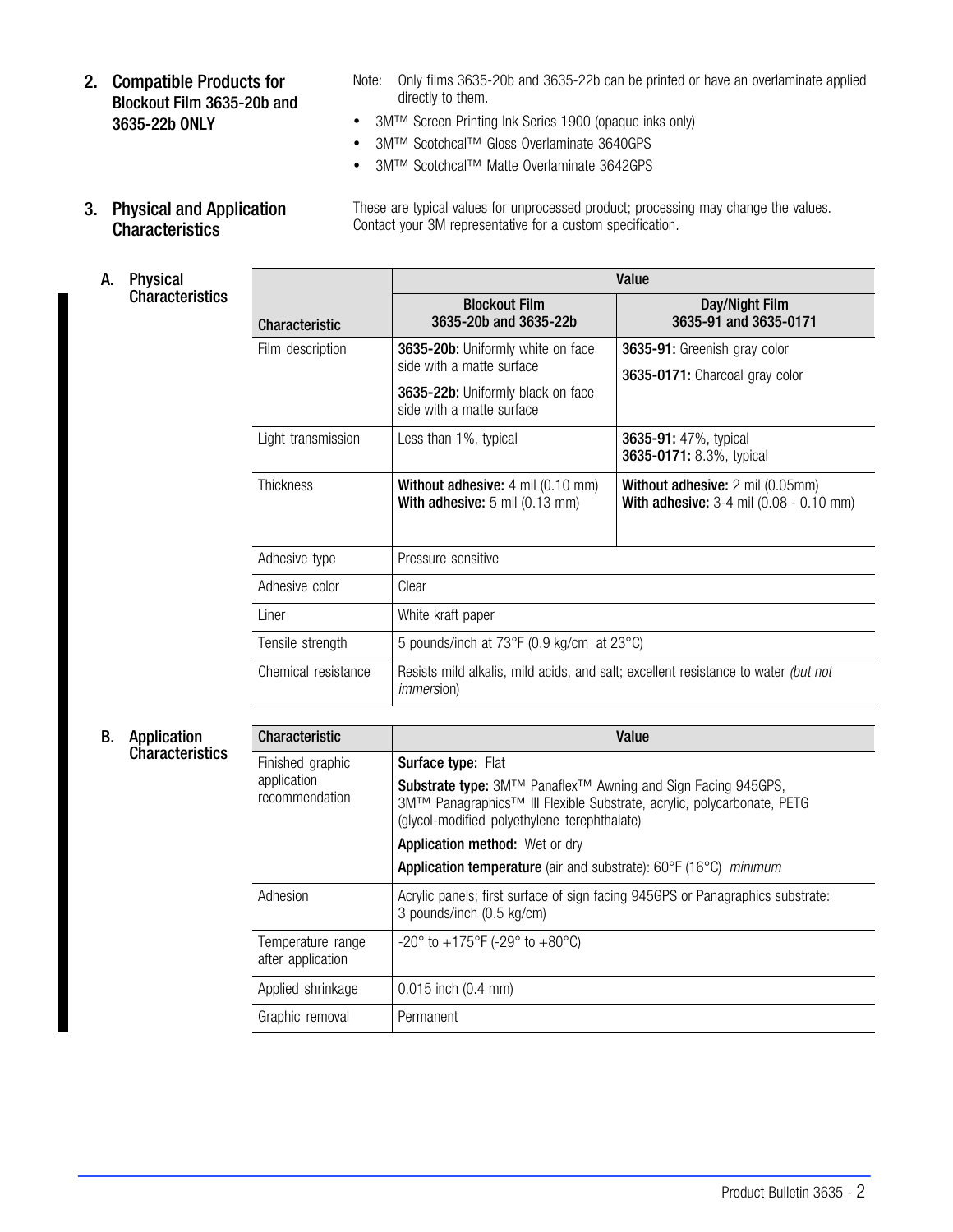# 4. Definitions

| А. | Exposure                                    | <b>U.S. Vertical</b><br><b>Exposure</b>            |                       | face of graphic                                | The face of the graphic is $+/- 10^{\circ}$ from vertical.                                                                                                                                                                                                                                                                                                                                                                                                                                                                                                                                                                                                                                |
|----|---------------------------------------------|----------------------------------------------------|-----------------------|------------------------------------------------|-------------------------------------------------------------------------------------------------------------------------------------------------------------------------------------------------------------------------------------------------------------------------------------------------------------------------------------------------------------------------------------------------------------------------------------------------------------------------------------------------------------------------------------------------------------------------------------------------------------------------------------------------------------------------------------------|
|    |                                             | U.S.<br>Non-vertical<br><b>Exposure</b>            |                       | face of graphic-                               | The face of the graphic is greater than 10° from vertical<br>and greater than 5° from horizontal. This includes<br>non-vertical surfaces of vehicle wraps or fleet graphics.                                                                                                                                                                                                                                                                                                                                                                                                                                                                                                              |
|    |                                             | U.S. Desert<br><b>Southwest</b><br><b>Exposure</b> |                       | map.                                           | Any outdoor graphic exposed to solar energy more than half of the daylight<br>hours in Arizona, New Mexico and the desert areas of California, Nevada,<br>Utah and Texas is subject to reduced warranties. Click here for a detailed                                                                                                                                                                                                                                                                                                                                                                                                                                                      |
| В. | <b>Graphic Construction</b>                 |                                                    |                       | protection, ink, printer and application tape. | The products used to make a graphic, which may include film and/or flexible substrate, graphic                                                                                                                                                                                                                                                                                                                                                                                                                                                                                                                                                                                            |
| C. | <b>Graphic Protection</b>                   |                                                    |                       |                                                | Overlaminate films or clear coats used to protect the graphic and/or change gloss.                                                                                                                                                                                                                                                                                                                                                                                                                                                                                                                                                                                                        |
| D. | <b>Graphic Types</b>                        | <b>Indoor Signs</b>                                |                       |                                                | Stationary graphics applied indoors and not exposed to the elements.                                                                                                                                                                                                                                                                                                                                                                                                                                                                                                                                                                                                                      |
|    |                                             |                                                    | <b>Outdoor Signs</b>  |                                                | Stationary graphics applied outdoors and exposed to the elements.                                                                                                                                                                                                                                                                                                                                                                                                                                                                                                                                                                                                                         |
|    |                                             | <b>First Surface</b>                               |                       |                                                | Film applied to a substrate so the viewer sees the film before the substrate.                                                                                                                                                                                                                                                                                                                                                                                                                                                                                                                                                                                                             |
|    |                                             |                                                    | <b>Second Surface</b> | film.                                          | Film applied to a substrate so the viewer sees through the substrate to the                                                                                                                                                                                                                                                                                                                                                                                                                                                                                                                                                                                                               |
| 5. | <b>Warranty Information</b>                 |                                                    |                       |                                                |                                                                                                                                                                                                                                                                                                                                                                                                                                                                                                                                                                                                                                                                                           |
| А. | <b>Warranty Coverage</b><br><b>Overview</b> |                                                    |                       |                                                | The warranty coverage for each graphic is based on the user(s) both reading and following<br>all applicable and current 3M Product and Instruction Bulletins. 3M will honor the Warranty<br>Period stated in the base film's Product Bulletin that is current when the film was<br>purchased. The Warranty Period may be reduced and stipulations may apply for certain<br>constructions and applications, as covered in this Bulletin.                                                                                                                                                                                                                                                   |
|    |                                             |                                                    |                       |                                                | The following is made in lieu of all other express or implied warranties, including any<br>implied warranty of merchantability or fitness for a particular purpose or implied warranty<br>arising out of a course of dealing, custom or usage of trade.                                                                                                                                                                                                                                                                                                                                                                                                                                   |
| В. | <b>3M Basic Product Warranty</b>            |                                                    |                       |                                                | This product is warranted to be free of defects in materials and manufacture at the time of<br>shipment and to meet the specifications stated in this Product Bulletin and as further set<br>forth in the 3M Commercial Graphics Warranty Brochure.                                                                                                                                                                                                                                                                                                                                                                                                                                       |
| C. | <b>Limited Remedy</b>                       |                                                    |                       |                                                | 3M will replace or refund the price of any 3M materials that do not meet this warranty with-<br>in the specified time periods. These remedies are exclusive.                                                                                                                                                                                                                                                                                                                                                                                                                                                                                                                              |
|    | D. Limitation of Liability                  |                                                    |                       | other legal or equitable theory.               | Except where prohibited by law, 3M SHALL NOT UNDER ANY CIRCUMSTANCES BE LIABLE<br>TO PURCHASER OR USER FOR ANY DIRECT (EXCEPT FOR THE LIMITED REMEDY PROVIDED<br>ABOVE), INDIRECT, SPECIAL, INCIDENTAL, OR CONSEQUENTIAL DAMAGES (INCLUDING,<br>BUT NOT LIMITED TO, LABOR, NON-3M MATERIAL CHARGES, LOSS OF PROFITS,<br>REVENUE, BUSINESS, OPPORTUNITY, OR GOODWILL) RESULTING FROM OR IN ANY WAY<br>RELATED TO SELLER'S PRODUCTS, SERVICES or THIS BULLETIN. This limitation of liability<br>applies regardless of the legal or equitable theory under which such losses or damages are<br>sought including breach of contract, breach of warranty, negligence, strict liability, or any |
| Е. | <b>Additional Limitations</b>               |                                                    |                       |                                                | See the <b>3M Commercial Graphics Warranty Brochure</b> at 3Mgraphics.com, which gives the<br>terms, additional limitations of the warranty, if any, and limitations of liability.                                                                                                                                                                                                                                                                                                                                                                                                                                                                                                        |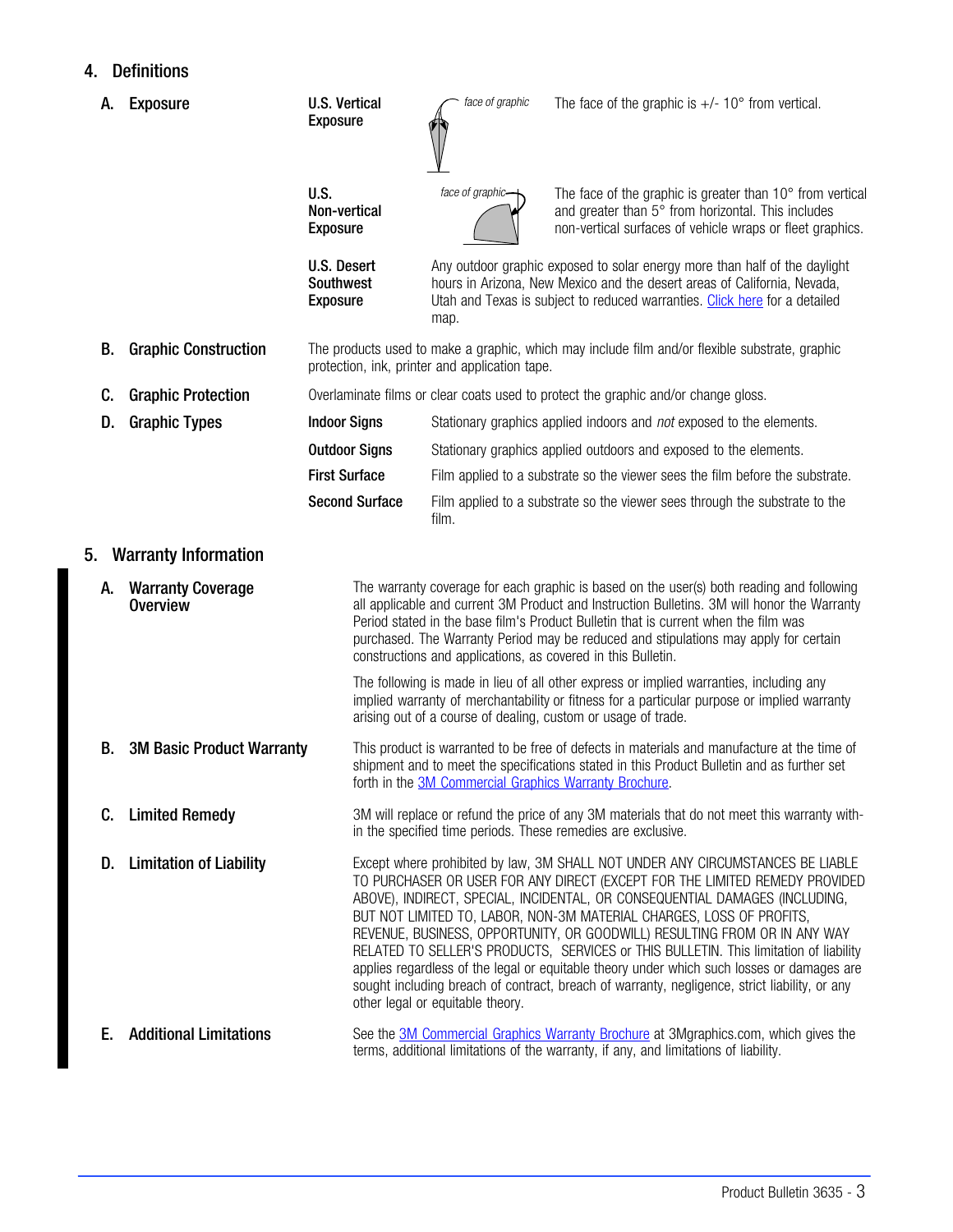### F. 3M™ MCS™ Warranty

Subject to Stipulations set forth in Section G., below

Finished graphics constructed with the materials specified and the exposure specified in the Warranty Period tables, Section F.(1), is eligible for the 3M™ MCS™ Warranty. For warranties for other exposures, see Section G.(1).

| (1) | <b>Warranty Period Tables</b><br>for Finished Graphics<br>in Standard U.S. Exposure |                                                                                                                   |                      |                 |                              | <b>Warranty Period</b><br>in Years |                                            |
|-----|-------------------------------------------------------------------------------------|-------------------------------------------------------------------------------------------------------------------|----------------------|-----------------|------------------------------|------------------------------------|--------------------------------------------|
|     |                                                                                     | Application                                                                                                       | <b>Film</b>          | lnk             | Graphic<br><b>Protection</b> | U.S.<br><b>Vertical</b><br>Sign    | <b>U.S.</b><br><b>Non-Vertical</b><br>Sign |
|     |                                                                                     |                                                                                                                   | 3635-20b             | None            | None                         | 5                                  | $\mathbf 0$                                |
|     |                                                                                     |                                                                                                                   |                      |                 | 3640GPS<br>3642GPS           | $9\,$                              | $6\,$                                      |
|     |                                                                                     | First surface application on:<br>3M flexible substrates* or<br>rigid substrates (acrylic,<br>polycarbonate, PETG) |                      | Ink series 1900 | 1920DR                       | $\overline{4}$                     | $\overline{0}$                             |
|     |                                                                                     |                                                                                                                   |                      |                 | 3640GPS<br>3642GPS           | 5                                  | 4                                          |
|     |                                                                                     |                                                                                                                   |                      | None            | None                         | 5                                  | $\mathbf 0$                                |
|     |                                                                                     |                                                                                                                   | 3635-22b             |                 | 3640GPS<br>3642GPS           | $9\,$                              | 6                                          |
|     |                                                                                     |                                                                                                                   |                      | Ink series 1900 | 1920DR                       | 3                                  | $\overline{0}$                             |
|     |                                                                                     |                                                                                                                   |                      |                 | 3640GPS<br>3642GPS           | 9                                  | 6                                          |
|     |                                                                                     |                                                                                                                   |                      | None            | None                         | $\overline{4}$                     | $\overline{0}$                             |
|     |                                                                                     |                                                                                                                   | 3635-91<br>3635-0171 |                 | 3640GPS<br>3642GPS           | $\overline{7}$                     | 4                                          |

\* The warranty for a first surface application on a 3M flexible substrate is the same as the translucent film.

### G. General Warranty Stipulations for 3M™ MCS™ Warranty

(1) Reduced Warranty Period for Other Graphic Exposures

These stipulations apply to graphics covered by the 3M™ MCS™ Warranty. Specific provisions of these stipulations are found in the [3M Commercial Graphics Warranty Brochure](http://multimedia.3m.com/mws/mediawebserver?mwsId=SSSSSufSevTsZxtUN8_UM8mZevUqevTSevTSevTSeSSSSSS--&fn=3M%20Commercial%20Graphics%20Warranty) at 3Mgraphics.com.

For graphics oriented in other graphic exposures, multiply the Warranty Period (in years) for your graphic construction as shown in the applicable Warranty Period table, Section F.(1), by the percentage shown for the intended graphic exposure.

| If the Graphic Exposure is:   | Use this Percentage of<br><b>U.S. Vertical Exposure</b><br><b>Warranty Period</b> | <b>Calculation Examples</b>                                              |
|-------------------------------|-----------------------------------------------------------------------------------|--------------------------------------------------------------------------|
| U.S. Non-vertical             | 50% (0.5)                                                                         | $0.5 \times 5$ years = 2.5 years<br>$0.5 \times 9$ years = 4.5 years     |
| Desert Southwest Vertical     | 70% (0.7)                                                                         | $0.7 \times 5$ years = 3.5 years<br>$0.7 \times 9$ years = 6.3 years     |
| Desert Southwest Non-vertical | 35% (0.35)                                                                        | $0.35 \times 5$ years = 1.65 years<br>$0.35 \times 9$ years = 3.15 years |
| U.S. Horizontal               | $0\%$                                                                             |                                                                          |

(2) Abrasion and Loss of Gloss **Abrasion damage and loss of gloss are not covered by any 3M warranty**. This is considered normal wear and tear. However, to help maintain the appearance of your graphic, use the recommended graphic protection whenever:

• it is required for the construction and end use as shown in the Warranty Period table.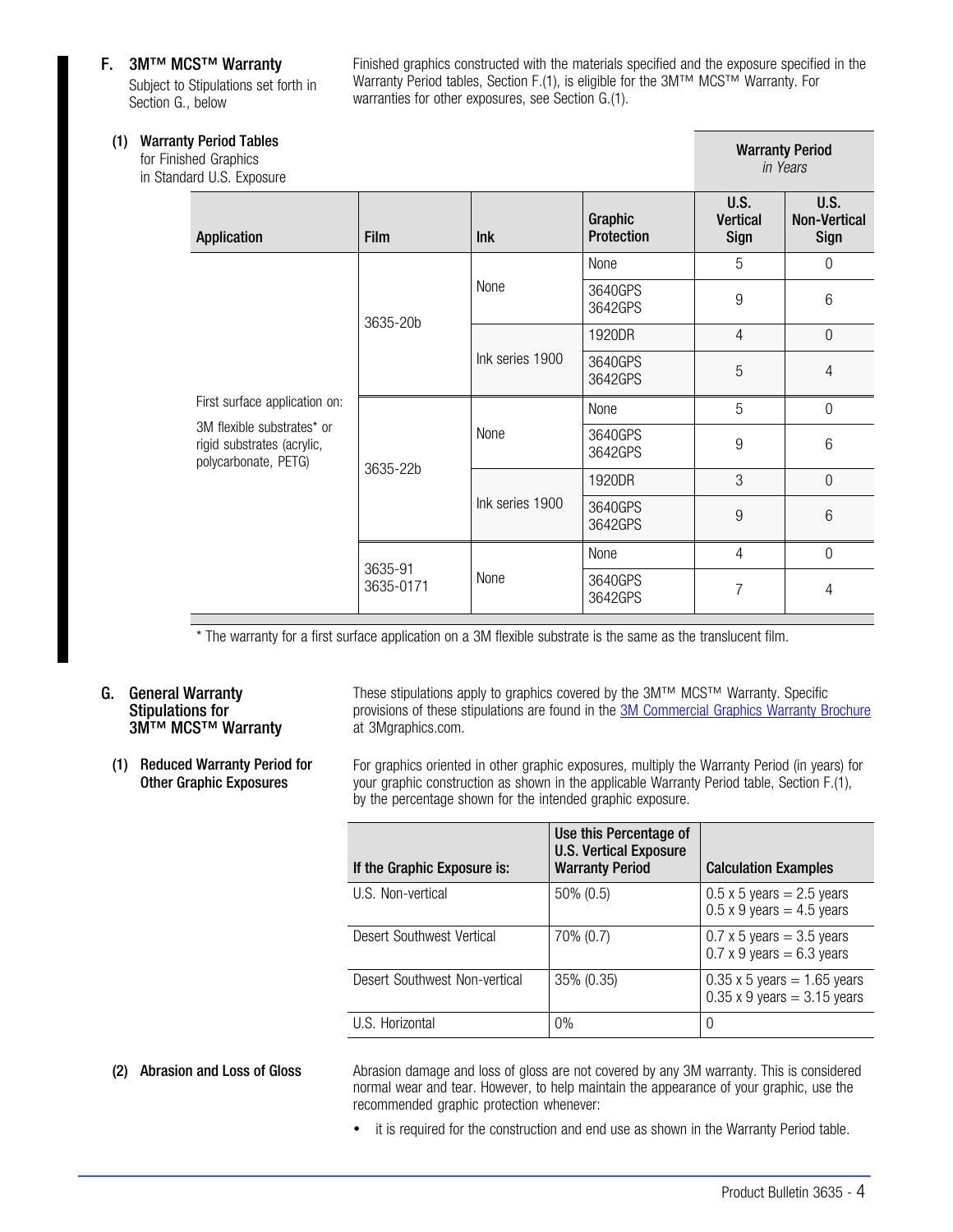- 
- 
- (5) Graphics Made with Components Not Sold or Recommended by 3M

## 6. Factors that Affect Graphic Performance Life

(3) Application to Glass 3M accepts no liability for glass breakage when using this film for window graphics. See [Instruction Bulletin 5.1](http://multimedia.mmm.com/mws/mediawebserver.dyn?6666660Zjcf6lVs6EVs666TtMCOrrrrQ-) for details.

(4) Application Outside the U.S. Contact the 3M organization for that country.

The 3M™ MCS™ Warranty does not, under any circumstances, cover graphics made with inks, film, graphic protection and/or application tapes that are not sold or recommended by 3M.

The user is solely responsible for the graphic appearance, performance and durability of graphic constructions that include any non recommended or qualified products.

The actual performance life of a graphic is affected by all of the following.

- Combination of inks, printers and drying or curing, as appropriate
- Selection and preparation of the substrate
- Method of decoration
- Application methods
- Exposure conditions
- Cleaning methods

7. Graphics Manufacturing This Bulletin does not contain detailed printing, processing or application procedures. Refer to the 3M Related Literature section for further information.

A. Application Tapes See [Instruction Bulletin 4.3](http://multimedia.mmm.com/mws/mediawebserver.dyn?6666660Zjcf6lVs6EVs666Tt3COrrrrQ-) for complete details on how to use application tapes.

- Use as an application aid to increase stiffness, and prevent stretching and damage during application.
- Use when little or no liner is exposed.
- Use SCPS-2 for the constructions shown in the Warranty Period table of this Bulletin.
- Hold cut and weeded letters or graphics in registration after removing the film liner.
- Protect cut graphic parts from scratching or damage during application.
- Use when large amounts of liner are exposed.
- Use SCPM-3 for the constructions shown in the Warranty Period table of this Bulletin.
- 8. Application and Installation For application by hand, the detergent and water application method is recommended for this pressure-sensitive film. Refer to **Instruction Bulletin 5.7** for more information. Dry application by hand may leave some dark streaks or bubbles that could be visible in transmitted light.
	- For roll application, the dry method is acceptable.

Refer to the 3M Related Literature section, located at the end of this bulletin, for a list of the Instruction Bulletins that may be needed to install this film.

9. Maintenance and Cleaning Use a cleaner designed for high-quality painted surfaces. The cleaner must be wet, non-abrasive, without strong solvents, and have a pH value between 3 and 11 (neither strongly acidic nor strongly alkaline.)

Refer to [Instruction Bulletin 6.5](http://multimedia.mmm.com/mws/mediawebserver.dyn?6666660Zjcf6lVs6EVs666TtlCOrrrrQ-) for general maintenance and cleaning information.

- 
- (1) When to Use Premasking Tape
- (2) When to Use Prespacing Tape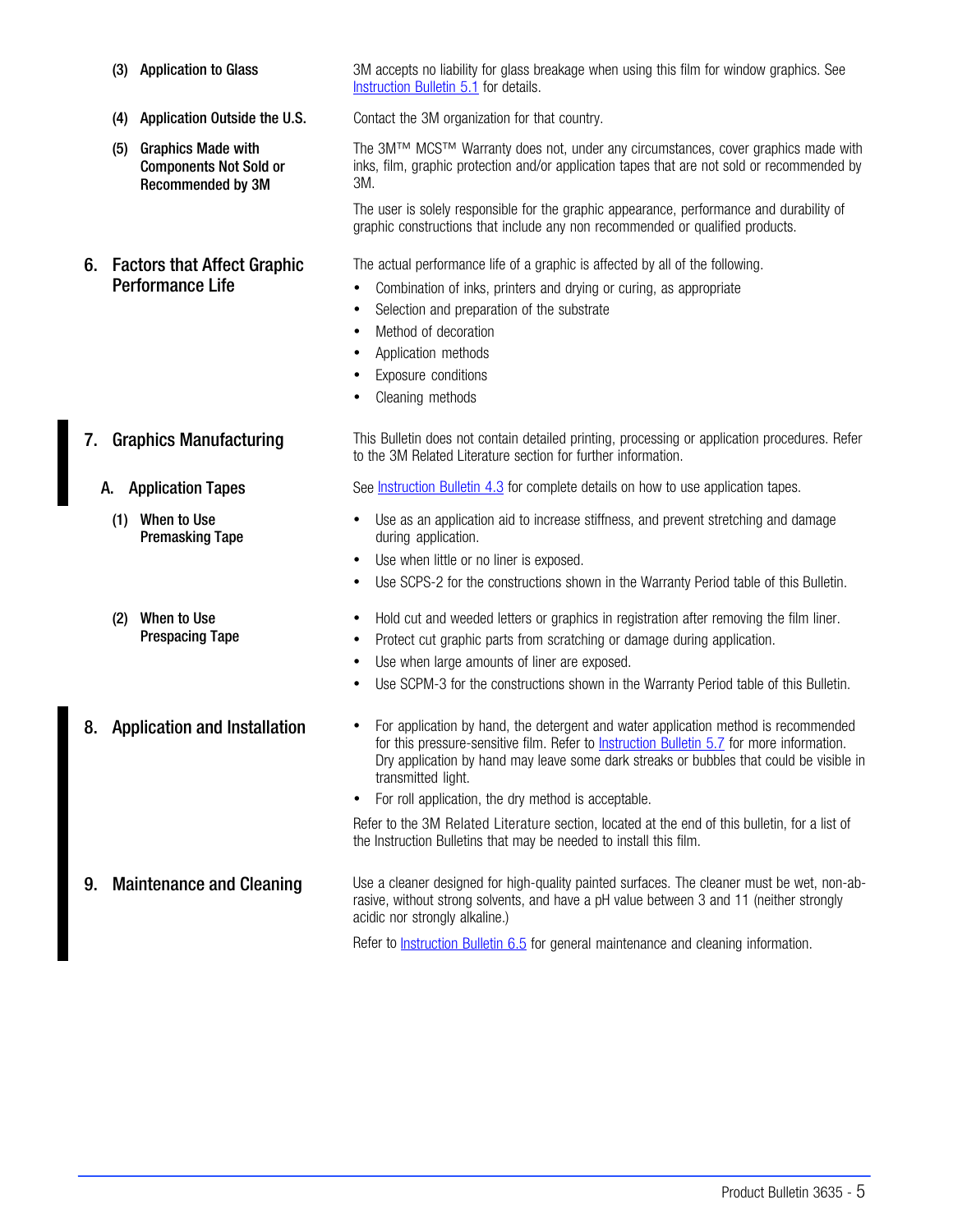# 10. Shelf Life, Storage and Shipping

A. Shelf Life Total shelf life: 3 years from the date of manufacture on the original box. If you do process the film, do so within 2 years and apply within 1 year. If you do not process the film, apply it within 3 years.

- **B.** Storage Conditions  $\bullet$  40° to 100°F (4° to 38°C)
	- Out of sunlight
	- Clean dry area
	- Original container
	- Bring the film to print room temperature before using

**C.** Shipping Finished Graphics Flat, or rolled printed side out on 6 inch (15 cm) or larger core. This helps prevent the liner and, if used, the application tape from popping off.

11. 3M Related Literature **Before starting any job, be sure you have the most current Product and Instruction** Bulletins.

> The information in 3M Product and Instruction Bulletins is subject to change. [Current Bulletins](http://multimedia.3m.com/mws/mediawebserver?mwsId=66666UuZjcFSLXTtlxM2N8TtEVuQEcuZgVs6EVs6E666666--&fn=CGDIndex.pdf) are available at 3Mgraphics.com. The following applicable Bulletins provide information and processes you need to properly make the graphics described in this Bulletin. Additional Bulletins may be needed as indicated in the 3M Related Literature section of other 3M components you use.

| <b>Subject</b>                                                                                                                                        | <b>Type</b> | <b>Bulletin No.</b> |  |  |
|-------------------------------------------------------------------------------------------------------------------------------------------------------|-------------|---------------------|--|--|
| 3M™ Panaflex <sup>™</sup> Awning and Sign Facing 945GPS                                                                                               | <b>PB</b>   | 945                 |  |  |
| 3M™ Panagraphics™ III Wide Width Flexible Substrate                                                                                                   | <b>PB</b>   | P <sub>3</sub>      |  |  |
| 3M™ Diffuser Films 3635-30 and 3635-70<br>3M™ Envision™ Diffuser Films 3735-50 and 3735-60                                                            | <b>PB</b>   | Diffuser            |  |  |
| 3M Graphic Protection Products overview of all graphic protection products<br>and specific information on most overlaminates<br>-Cold roll lamination | PB<br>IB    | $GP-1$<br>4.22      |  |  |
| 3M™ Screen Printing Ink Series 1900 and Overprint Clear VI0402                                                                                        | PB          | 1900                |  |  |
| - Screen printing with ink series 1900 - line color                                                                                                   | IB          | 3.12                |  |  |
| - Screen printing with ink series 1900 - 4-color                                                                                                      | IB          | 3.11                |  |  |
| Design of graphics                                                                                                                                    | IB.         | 2.1                 |  |  |
| Design of cabinets for light boxes and channel letters                                                                                                | IB          | 2.4                 |  |  |
| Using 3M application tapes; premasking and prespacing for films                                                                                       | IB          | 4.3                 |  |  |
| Scoring and cutting                                                                                                                                   | IB.         | 4.1                 |  |  |
| Making backlit signs with 3M digitally imaged graphics                                                                                                | IB.         | 4.26                |  |  |
| Application, substrate selection, preparation and substrate-specific application<br>techniques                                                        | IB          | 5.1                 |  |  |
| Application, general procedures for indoor and outdoor dry applications                                                                               | IB          | 5.5                 |  |  |
| Application, wet method for translucent screen printed, thermal mass transfer<br>and cut graphics                                                     | IB.         | 5.7                 |  |  |
| Thermoformina                                                                                                                                         | IB          | 5.16                |  |  |
| Storage, handling, maintenance, removal                                                                                                               | IB          | 6.5                 |  |  |
| Go to 3Mgraphics.com/warranties<br>3M Commercial Graphics Warranty Brochure                                                                           |             |                     |  |  |

Bulletin types: PB = Product Bulletin; PB-IB = Product & Instruction Bulletin; IB = Instruction Bulletin

3M, Envision, MCS, Panaflex, Panagraphics and Scotchcal are trademarks of 3M.

12. Bulletin Change Summary Product information about 3M diffuser films 3635-30 and 3635-70 can be found in Product Bulletin Diffuser. Reformatted the Product Description section, which now includes a product performance overview, and the Warranty Information section. Added more information about recommended application methods and cleaning. Removed second surface application using day/night films with 3M™ Panaflex<sup>™</sup> Awning and Sign Facing 945GPS. Warranted Durability is now known as Warranty Period.